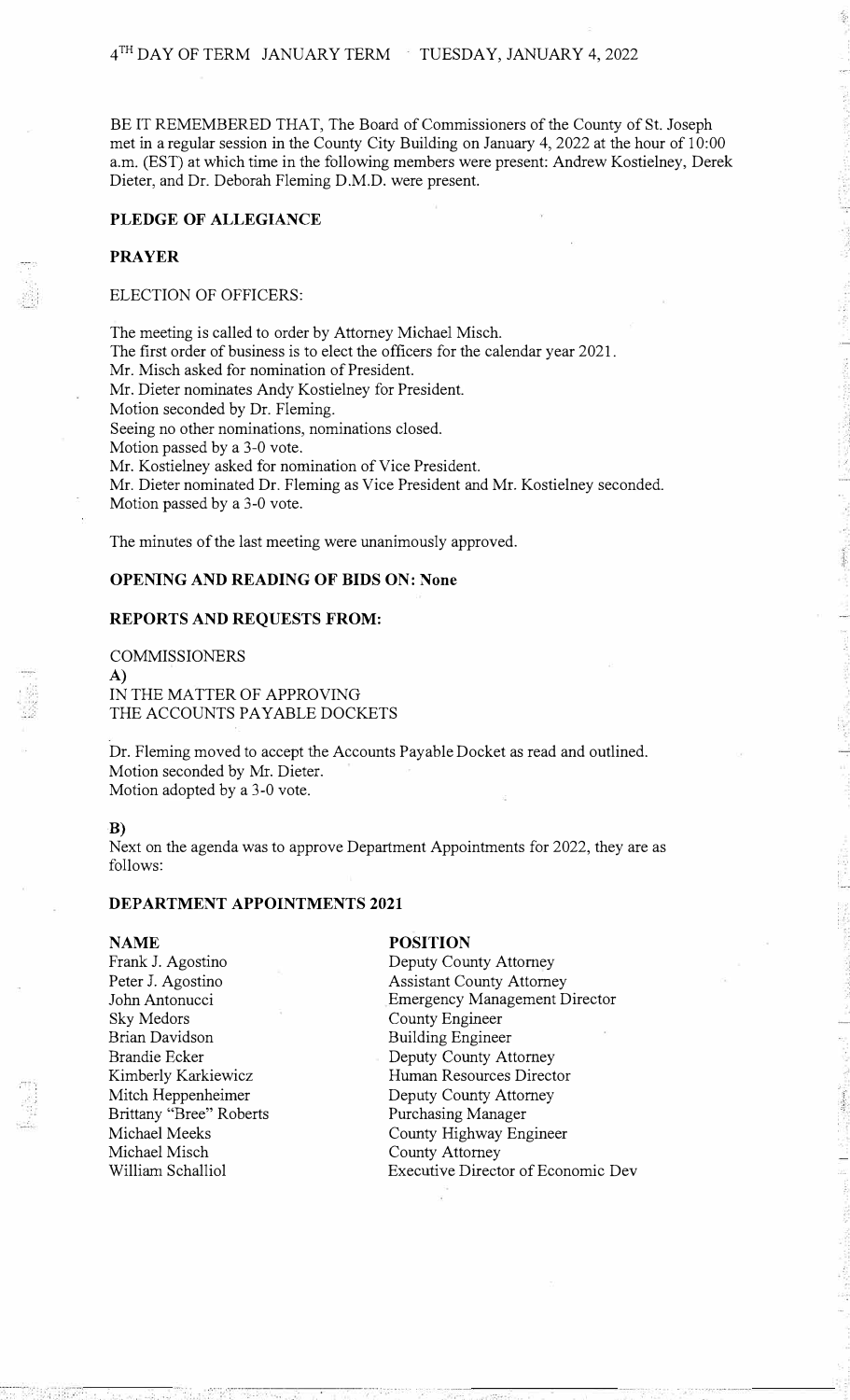#### **BOARDS AND COMMISSONS 2021**

## **NAME**

Andy Kostielney, Deborah Fleming, Derek Dieter Andy Kostielney Derek Dieter Deborah Fleming, Derek Dieter Deborah Fleming Derek Dieter Derek Dieter Andy Kostielney, Deborah Fleming, Derek Dieter

## **Board/Commission**  Board of Finance

Data Board Drainage Board Housing Consortium Michiana Area Council of Governments PSAP Executive Board St. Joseph River Basin Solid Waste

Dr. Fleming moved to accept the above list as read and outlined. Motion seconded by Mr. Dieter. Motion adopted by a 3-0 vote. Mr. Kostielney welcomes Derek Dieter.

## **C)**

IN THE MATTER OF APPROVING AN APPOINTMENT TO THE DRAINAGE BOARD

Dr. Fleming nominates Tom Schlarb. Motion seconded by Mr. Dieter. Seeing no other nominations, nominations closed. Motion passed by a 3-0 vote.

D)

IN THE MATTER OF APPROVING AN ACCEPTANCE OF LETTER OF ENGAGEMENT FOR LEGAL SERVICES-KOR

Mr. Misch. I have reviewed the agreement. The rates are very reasonable for what is proposed. They were previously engaged with the Board, and this is a continuation due to the litigation that is pending.

Dr. Fleming moved to accept the above request as read and outlined. Motion seconded by Mr. Dieter. Motion adopted by a 3-0 vote.

IN THE MATTER OF APPROVING RESOLUTION R-l-C-2022: A RESOULUTION ESTABLISHING THE INTENT TO CONDUCT A COMMISSIONERS' SALE TO SELL TAX SALE CERTIFICATES FOR PROPERTIES THAT ARE SEVERLY DELINQUENT IN PAYMENT OF PROPERTY TAXES

Mr. Misch. This has been reviewed and approved. This is an annual event to try and get properties back on the tax rolls.

Dr. Fleming moved to accept the above request as read and outlined. Motion seconded by Mr. Dieter. Motion adopted by a 3-0 vote.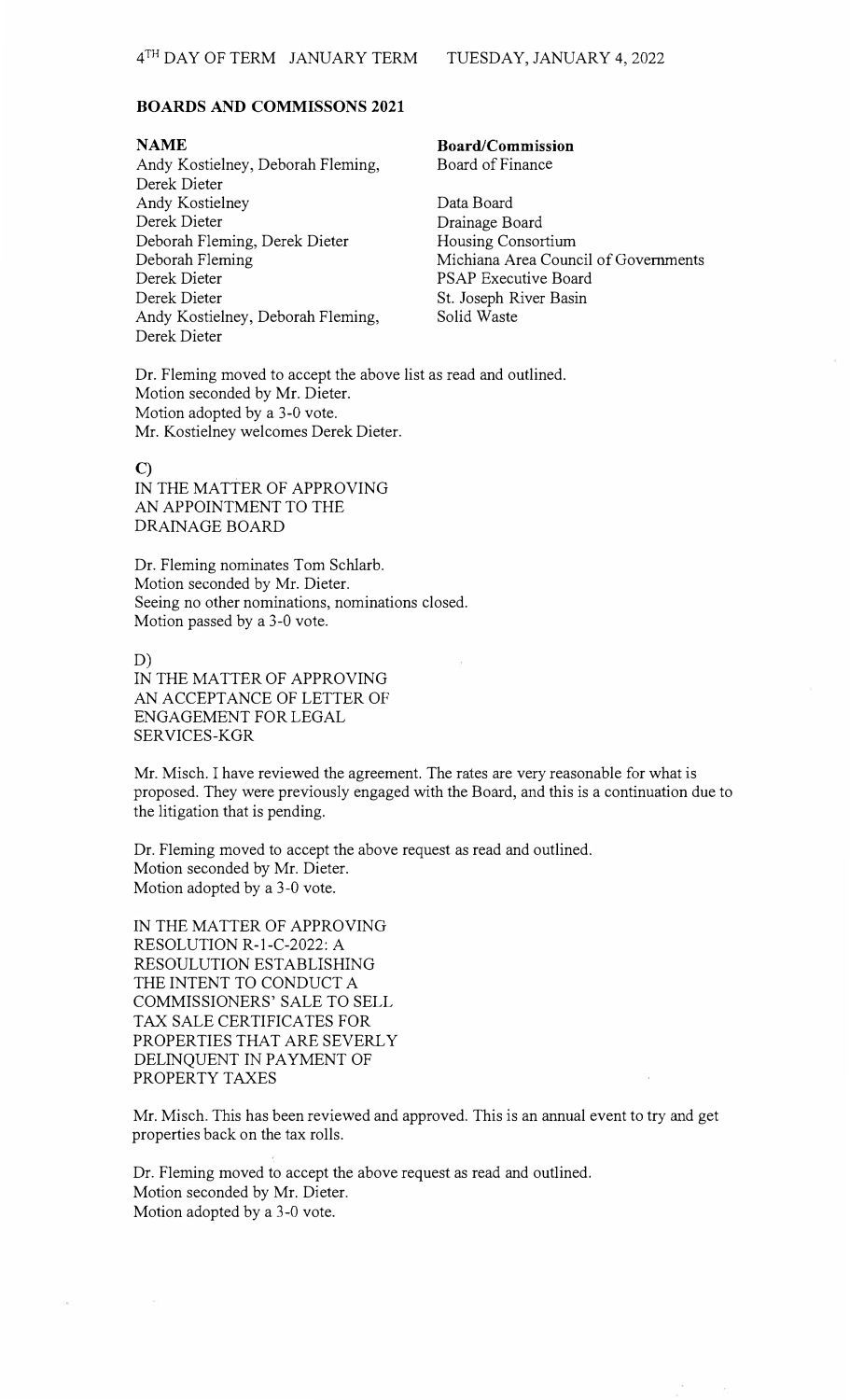## **INFRASTUCTURE, PLANNING, AND GROWTH:**

CONSENT AGENDA

# **Development/ Subdivision Requests Description**

Irrevocable letter of credit-Kline Creek Estates

Salt proposal for 2021/2022 season- Town of Roseland

## **Special Events Requests**

**Description** 

## **Traffic Regulatory Requests**

**Description** 

## **Project Completion Affidavit Description**

Motion made by Dr. Fleming to accept the recommendation of the Department of Public Works in reference to the above request as read and outlined. Motion seconded by Mr. Dieter. Motion adopted by a 3-0 vote.

A)

IN THE MATTER OF APPROVAL OF RESOLUTION R-2-C-2022: A RESOLUTION OF THE BOARD OF COMMISSIONERS, ST. JOSEPH COUNTY, INDIANA, OFFICIALLY AUTHORIZING PURCHASE OF REAL PROPERTY

Chris Brown, Economic Development, offices on the 11<sup>th</sup> floor.

This is for the purchase of 20307 Garnet Street, one of the pre-disaster mitigation parcels in the FEMA buyout program.

Motion made by Dr. Fleming to accept the recommendation of the Department of Infrastructure Planning and Growth in reference to the above request as read and outlined. Motion seconded by Mr. Dieter. Motion adopted by a 3-0 vote.